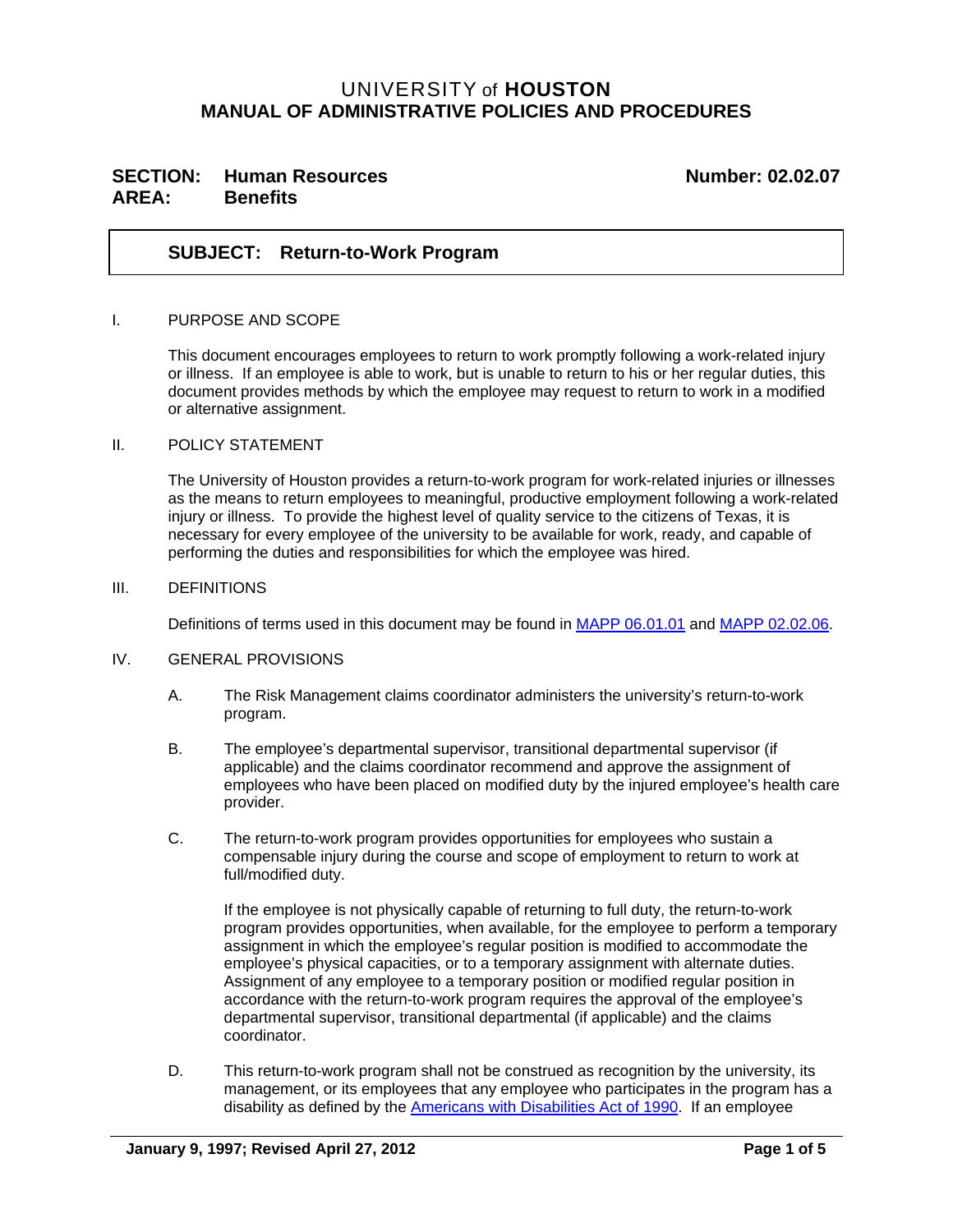sustains an injury or illness that results in a disability under the Americans with Disabilities Act, it is the employee's responsibility to inform his or her supervisor or a person in a responsible management position when a disability under the Americans with Disabilities Act exists and that a reasonable accommodation is necessary to perform the essential functions of his or her job.

- E. The university has developed specific procedures to guide employees regarding the return-to-work program. Procedures address applications for return-to-work documentation requirements, review and approval guidelines for applicable administrators. The university's procedures include, at a minimum, review and approval by Human Resources in consultation with the Risk Management Department.
- F. The university complies with the [Americans with Disabilities Act of 1990](http://www.ada.gov/pubs/adastatute08.pdf), which prohibits discrimination against qualified individuals with disabilities. Nothing in this document shall be used as the basis for illegal discrimination against any individual or group.
- G. The university complies with the **Family and Medical Leave Act of 1993 (FMLA)**. The policy on FMLA is detailed in the UH System Administrative Memorandum [02.D.06](http://www.uh.edu/af/universityservices/policies/sam/2HumanResources/2D6.pdf).
- H. It is a violation of this return-to-work MAPP, and state or federal law, for any employee, supervisor, or manager of the university to discharge or in any other manner discriminate against an employee of this agency because the employee:
	- Files a workers' compensation claim in good faith;
	- Hires a lawyer to represent the employee in a workers' compensation claim;
	- Institutes or causes to be instituted in good faith a proceeding under the [Texas Workers' Compensation Act;](http://www.tdi.texas.gov/wc/act/index.html)
	- Testifies or is about to testify in a proceeding under the Texas Workers' Compensation Act.

## V. TEMPORARY ASSIGNMENTS

- A. If an employee is unable to return to regular duties, the employee or the university may request a temporary assignment. Performance of a temporary job assignment is intended to return an injured employee to work at less than his or her full duties when a compensable injury or serious medical condition resulting from a work-related injury or illness prevents the employee from working full duty. The two types of temporary assignments are modified duty and alternate duty and such temporary assignments are available for six months only. Once the employee's health care provider certifies that the employee can return to work and can perform the essential functions of the job, the supervisor must adhere to the employee's medical/work restrictions. The university will consider an employee's or supervisor's request for return to work in a temporary assignment according to the following criteria:
	- 1. Modified Duty: Performance of all of the essential functions, but only a portion of the non-essential functions and tasks of the regular job duties for which the employee is employed. Modified duty allows the employee to return to current employment in his or her regular job, and perform those duties and tasks that are within the capabilities of the employee, given the restrictions to duty imposed by the health care provider. Modified duty is a temporary arrangement until the injured employee can resume full duty in his or her regular job or for a period of six months, whichever comes sooner.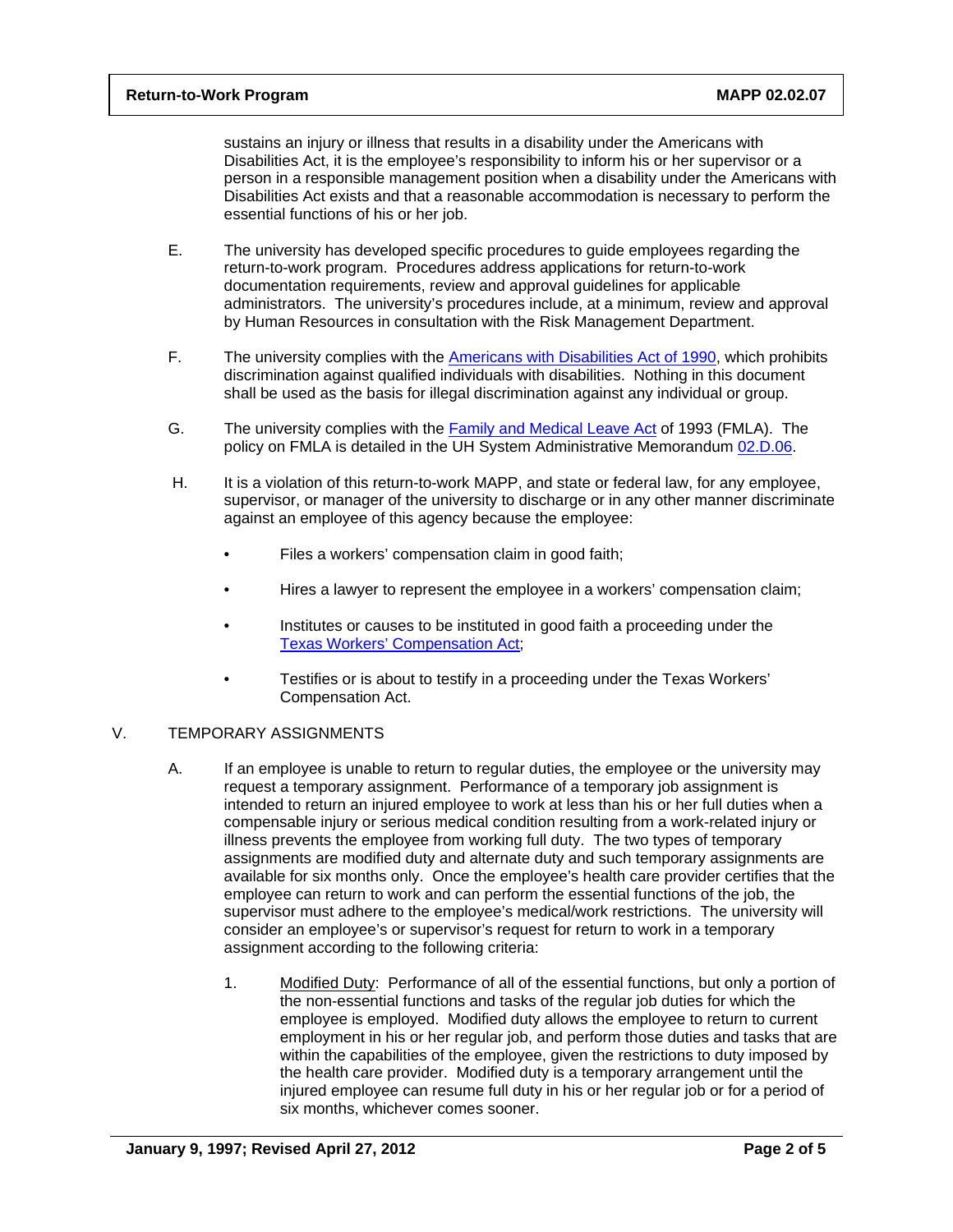2*.* Alternate Duty: Performance of the essential functions of a job or position other than the position for which the employee is employed. Alternate duty allows the employee to perform other duties and tasks that are within the capabilities of the employee, given the restrictions to duty imposed by the health care provider. Such alternate duty may be physically located in the same department or in some other department. Alternate duty is a temporary arrangement until the injured employee can resume duty in his/her regular job or for a period of six months, whichever occurs sooner.

The employee's salary in the temporary assignment shall be paid by the employee's regular department or division. The maximum duration of a temporary assignment is six months. The regular department or division is responsible for documenting the temporary assignment in accordance with university specifications.

- B. Supervisors/managers are responsible for providing the return–to-work coordinator with a copy of the employee's position description, which should indicate the physical maximum requirements and the essential and non-essential functions of the position.
- C. An employee who returns to work in a temporary assignment may be assigned to another work site, depending upon the availability of vacant positions and the limitations or abilities of the employee.
- D. An employee participating in the return-to-work program will not be placed into a temporary or regular position if such an assignment would place the employee or others in greater danger than if an able employee held the position.
- E. An employee participating in the return-to-work program will not be placed into a position if such assignment would displace another current employee.
- F. An employee in a temporary assignment is responsible for providing an updated work status report after each date of treatment from his/her health care provider during the period of the assignment to his/her departmental supervisor and the claims coordinator.

### VI. BONA FIDE OFFER OF EMPLOYMENT

A. Assignment to any of the types of positions described in Section V will be documented in a "bona fide offer of employment" letter to the employee. The bona fide offer of employment letter shall include the following information:

The type of position offered and the specific duties;

- A statement that the university is aware of and will abide by any physical limitations under which the treating health care provider has authorized the employee to return to work and will provide training if necessary;
- Description of the maximum physical job requirements;
- The wage rate of the job;
- The assignment location;
- The expected assignment duration;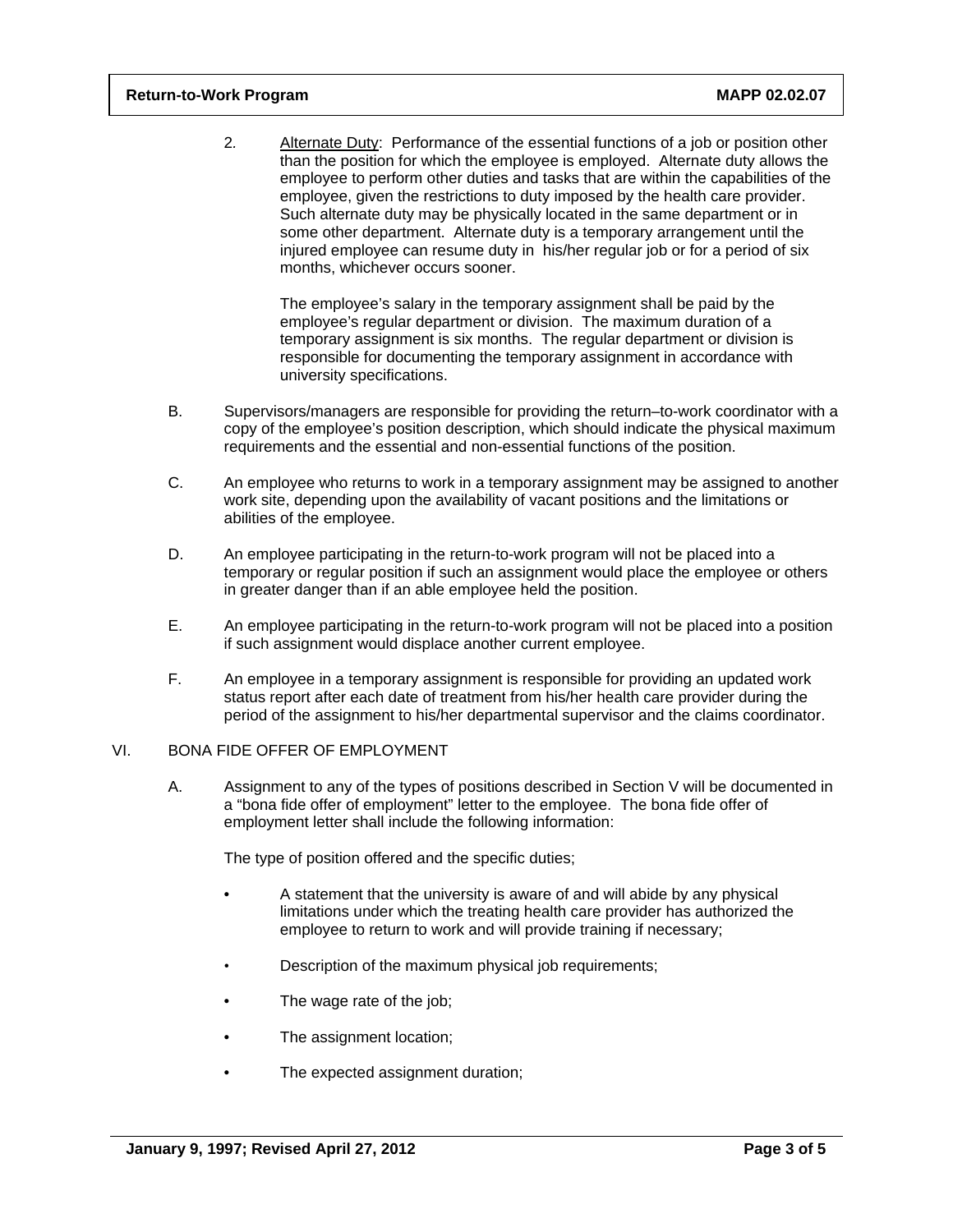- The consequences of not accepting the assignment, in terms of duration and any income benefits payable under the [Texas Workers' Compensation Act,](http://www.tdi.texas.gov/wc/act/index.html) and any other relevant leave provisions. The letter states that the university cannot guarantee that a position will be available should the employee fail to accept the assignment;
- The contact person if the employee has questions regarding the assignment, job modifications, or other relevant leave provisions.
- B. The employee may accept or reject the bona fide offer of employment. The employee should be informed that rejection of the bona fide offer of employment will result in workers' compensation temporary income benefits (if applicable) being stopped by the State Office of Risk Management (SORM). If the employee accepts the bona fide offer of employment, then the employee shall perform the duties of the position for the term of assignment or until the employee is able to return to full duty, whichever is sooner. If the employee rejects the bona fide offer of employment, then the employee remains off work until the end of any approved leave period or until the employee is certified by the health care provider to return to full duty, whichever occurs sooner. If the employee rejects the bona fide offer of employment, the approved leave period has expired and the employee is unable to return to his or her regular position, then the employee's continued employment with the university shall be considered based upon business necessity and all applicable laws.
- C. In the case of a temporary assignment, if the employee is unable to return to full duty by the end of the assignment period and the approved leave period has expired then the employee's continued employment with the university shall be considered based upon the business necessity and all applicable laws.
- VII. REVIEW AND RESPONSIBILITY

| Responsible Party: | Associate Vice President for Finance      |
|--------------------|-------------------------------------------|
| Review:            | Every three years on or before November 1 |

## VIII. APPROVAL

 Carl Carlucci Executive Vice President for Administration and Finance

 Renu Khator **President** 

Date of President's Approval: April 27, 2012